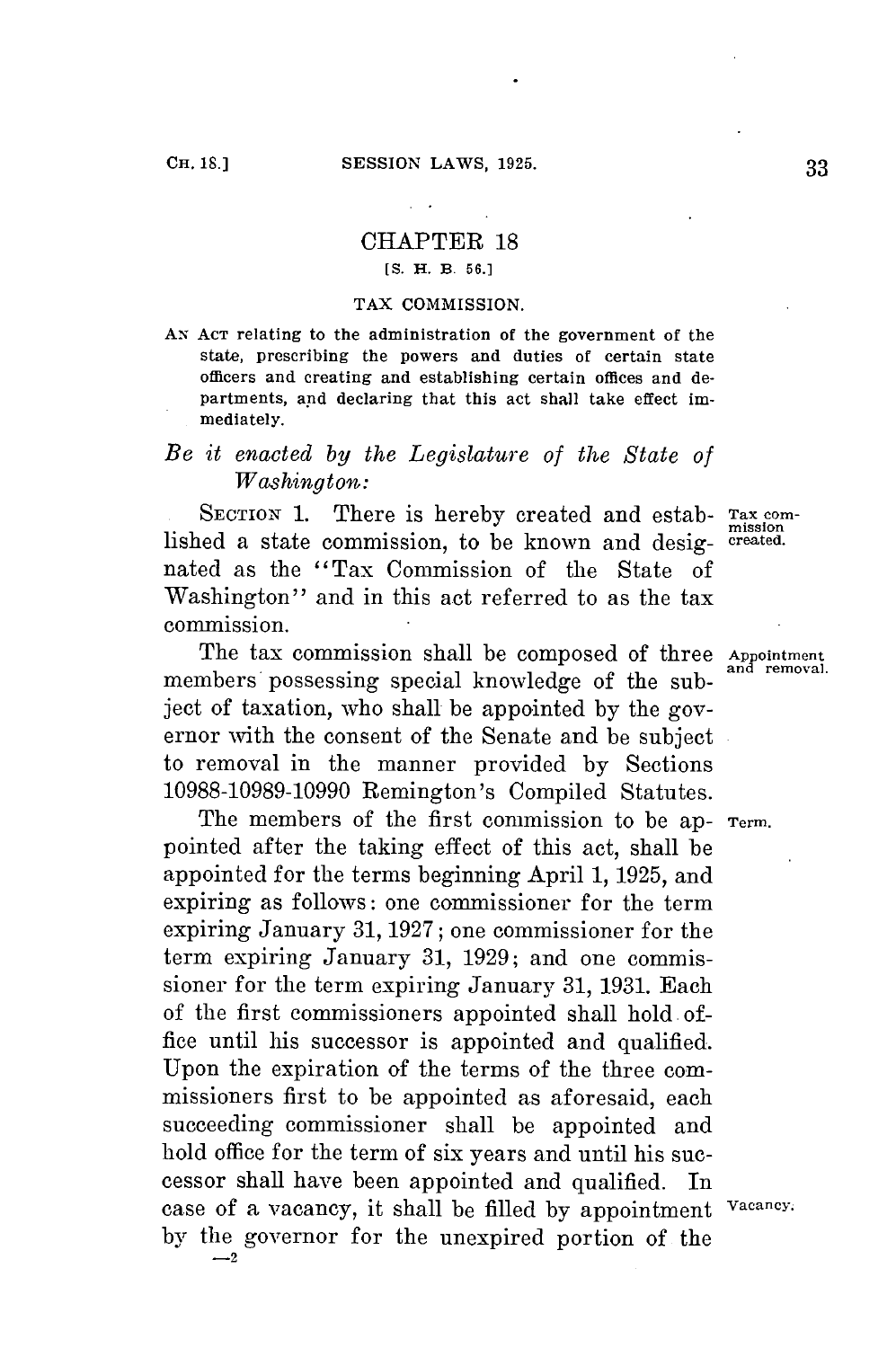**Office.** term in which said vacancy occurs. The office **of** the commission shall be at the state capital.

**SEc.** 2. Each commissioner shall devote his en-No other **time** to the duties of his office and no commis-<br>
<u>public office</u> signer shall hold any other public office. Before one sioner shall hold any other public office. Before entering upon the duties of his office, each of said com-**Bond.** missioners shall enter into a surety bond executed **by** a surety company authorized to do business in this state, payable to the State of Washington, to be approved **by** the governor, in the penal sum of five thousand dollars **(\$5,000.00),** conditioned upon the faithful performance of his duties, and shall take and subscribe to the oath of office prescribed for elective state officers, which oath and bond shall be filed with the secretary of state. Each member of the **Salary,** tax commission shall receive a salary of six thousand **(\$6,000.00)** dollars per annum, payable monthly.

**SEc.. 3.** The first members of the tax commission First appointed under this act, after having qualified, shall within thirty days meet at the state capital and **Chairman.** organize. The governor shall designate the chair-**Quorum.** man of the commission. **A** majority of the members of said commission shall constitute a quorum. The **Meetings** commission may hold sessions or conduct hearings **away from** and investigations at other places in the state than the capital when deemed necessary. The commis-**Investiga-** sion may **by** order refer to one of its members or tions. its employees the duty of making investigations and /or taking testimony and of reporting thereon to the commission, but no determination shall be made except **by** a majority vote of the tax commission.

The tax commission shall keep full and correct **Minutes** minutes of its transactions and proceedings, which **public.** shall at all times be open to public inspection. tax commissioh shall adopt and procure a seal and **Seal.** all process or certificates issued **by** it shall be at-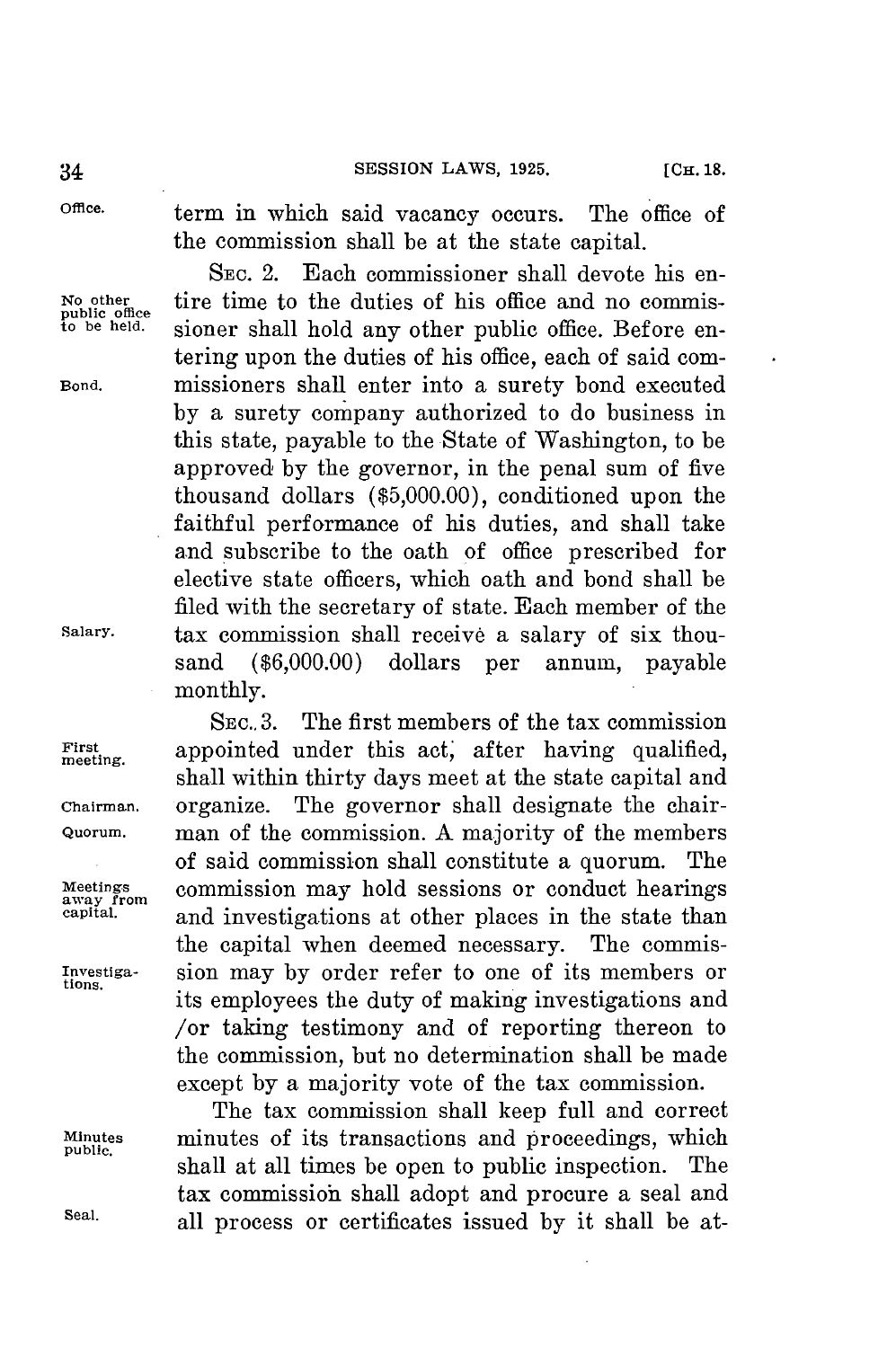tested under such seal. Copies of the records of said commission shall be certified **by** the secretary and attested with the seal of said commission. Any Records certified. member of the tax commission, or any employee thereof, officially designated **by** said commission, shall have the power to administer oaths in all mat- **Power to** ters pertaining to or concerning the proceedings or **oaths.** the official duties of the tax commission.

SEC. 4. The tax commission shall have power **Employees.** to appoint, discharge, and fix the compensation of a secretary and such other assistants and employees as may be necessary to perform the duties required of it **by** law, and to incur such expense and make **Expenses.** such expenditures as may be necessary for the performance of its duties, all within the limits of the appropriations for the commission.

SEC. 5. The tax commission shall have the power **Powers** and and it shall be its duty from the time hereinafter specified:

First-To exercise all powers and perform all duties now vested in and required to be performed **by** the director of taxation and examination, except those relating to banking and savings and loan associations and those required **by** Chapter XIII, Title XVI Remington's Compiled Statutes and the division of municipal corporations.

Second-To secure, tabulate, and keep records of valuations of all classes of property throughout the state, and for that purpose, to have access to all records and files of state offices and departments and county and municipal offices and to require all public officers and employees whose duties make it possible to ascertain valuations, including valuations of property of public service corporations for rate making purposes to file reports with the commission, giving such information as to such valuation and the source thereof.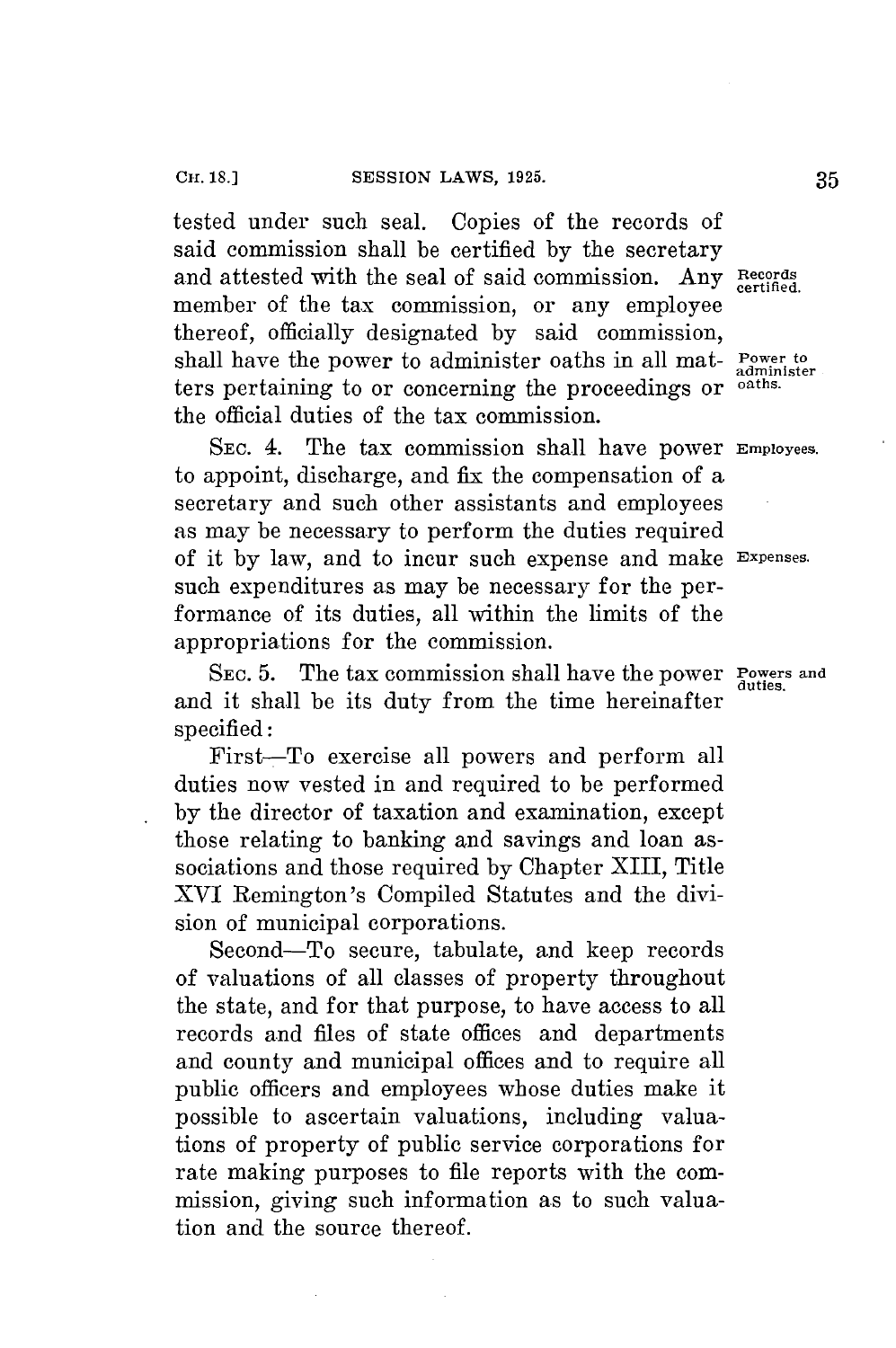## **SESSION LAWS, 1925.** [CH. 18.

Third-To exercise general supervision and control over the administration of the assessment and tax laws of the state, over township and county assessors, and county and township boards of equalization, and over boards of county commissioners, in the performance of their duties relating to taxation and to do and perform any act or give any order or direction to any county or township board of equalization or to any county or township assessor as to the valuation of any property, or class or classes of property in any county, township, city or town, which, in the commission's judgment may seem just and necessary, to the end that all taxable property in this state shall be listed upon the assessment rolls and valued and assessed according to the provisions of law, and equalized between persons, firms, companies and corporations, and between the different counties of this state, and between the different taxing units and townships, so that equality of taxation shall be secured according to the provisions of law.

Fourth-To examine and test the work of county and township assessors at any time, and to have and possess all rights and powers of such assessors for the examination of persons, and property, and for the discovery of property subject to taxation, and if it shall ascertain that any taxable property is omitted from the assessment list, or not assessed or valued according to law, it shall bring the same to the attention of the assessor of the proper county or township in writing, and if such assessor shall neglect or refuse to comply with the request of the tax commission to place such property on the assessment list, or to correct such incorrect assessment or valuation the tax commission shall have the power to prepare a supplement to such assessment list, which supplement shall include all property required **by** the tax commission to be placed on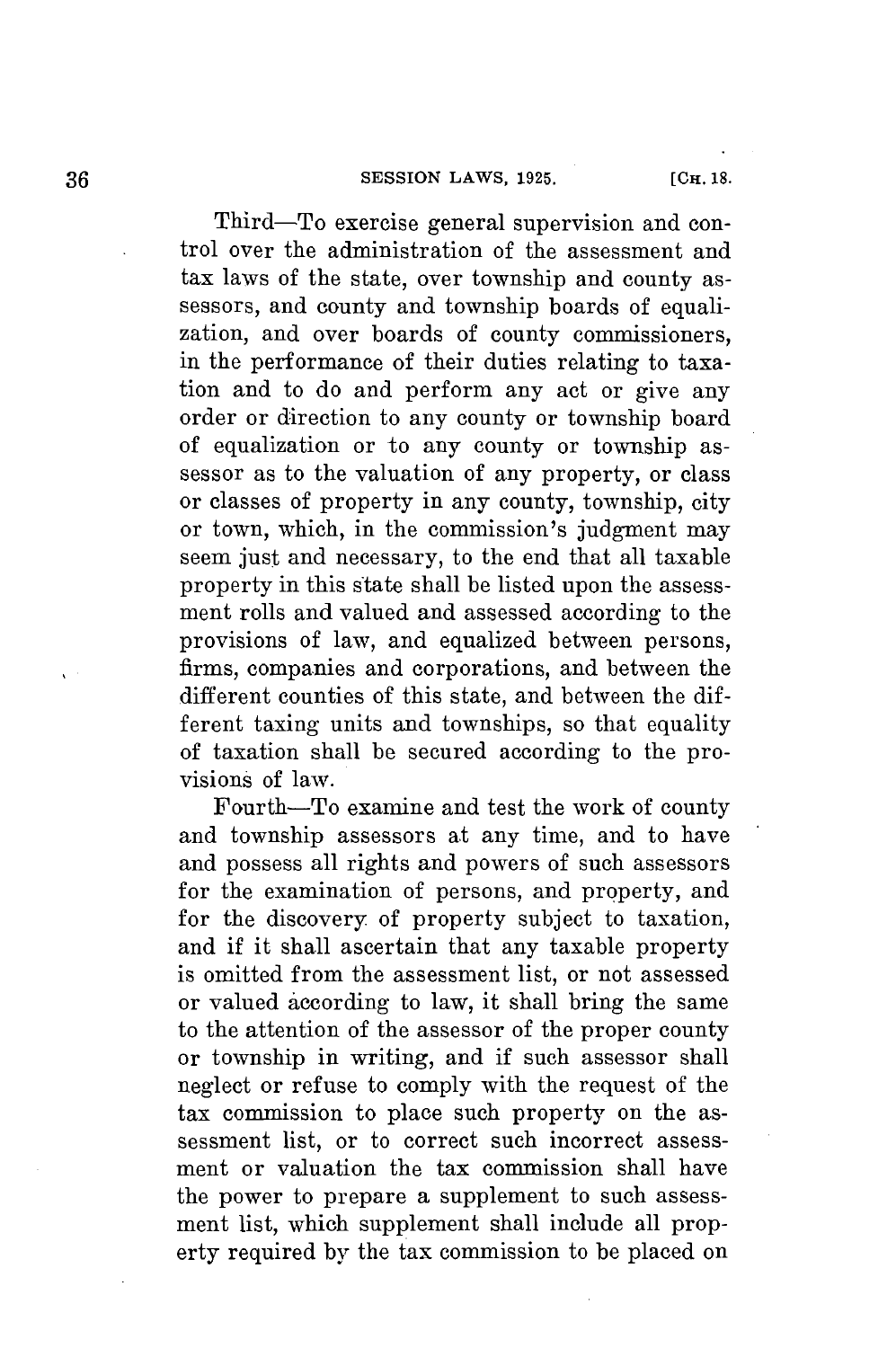the assessment list and all corrections required to be made. Such supplement shall be **filed** with the assessor's assessment list and shall thereafter constitute an integral part thereof to the exclusion of all portions of the original assessment list inconsistent therewith, and shall be submitted therewith to the county board of equalization.

Fifth-The tax commission shall have power to direct and to order any county or township board of equalization to raise or lower the valuation of any taxable property and to add such property to the assessment list. The tax commission may require any such board of equalization to reconvene after its adjournment for the purpose of performing any order or requirement made **by** the tax commission and may make such orders as it shall determine to be just and necessary. If such board of equalization shall fail or refuse forthwith to comply with any such order or requirement of the tax commission, the tax commission shall have power to make such correction or change in the assessment list, and such corrections and changes shall be a part of the record of the proceedings of the said board of equalization. *Provided,* That in all cases where the tax commission shall raise the valuation of any property or add property to the assessment list, it shall give notice for the same time and in the same manner as is now required in like cases of county boards of equalization.

Sixth-To investigate the tax laws of this and other states, and the possible taxable resources of this state for the purpose of recommending to the legislature methods **by** which a more just and equitable. system of taxation may be developed.

Seventh-To make such rules and regulations as may be necessary to carry out the powers herein granted, and for conducting hearings and other proceedings before it.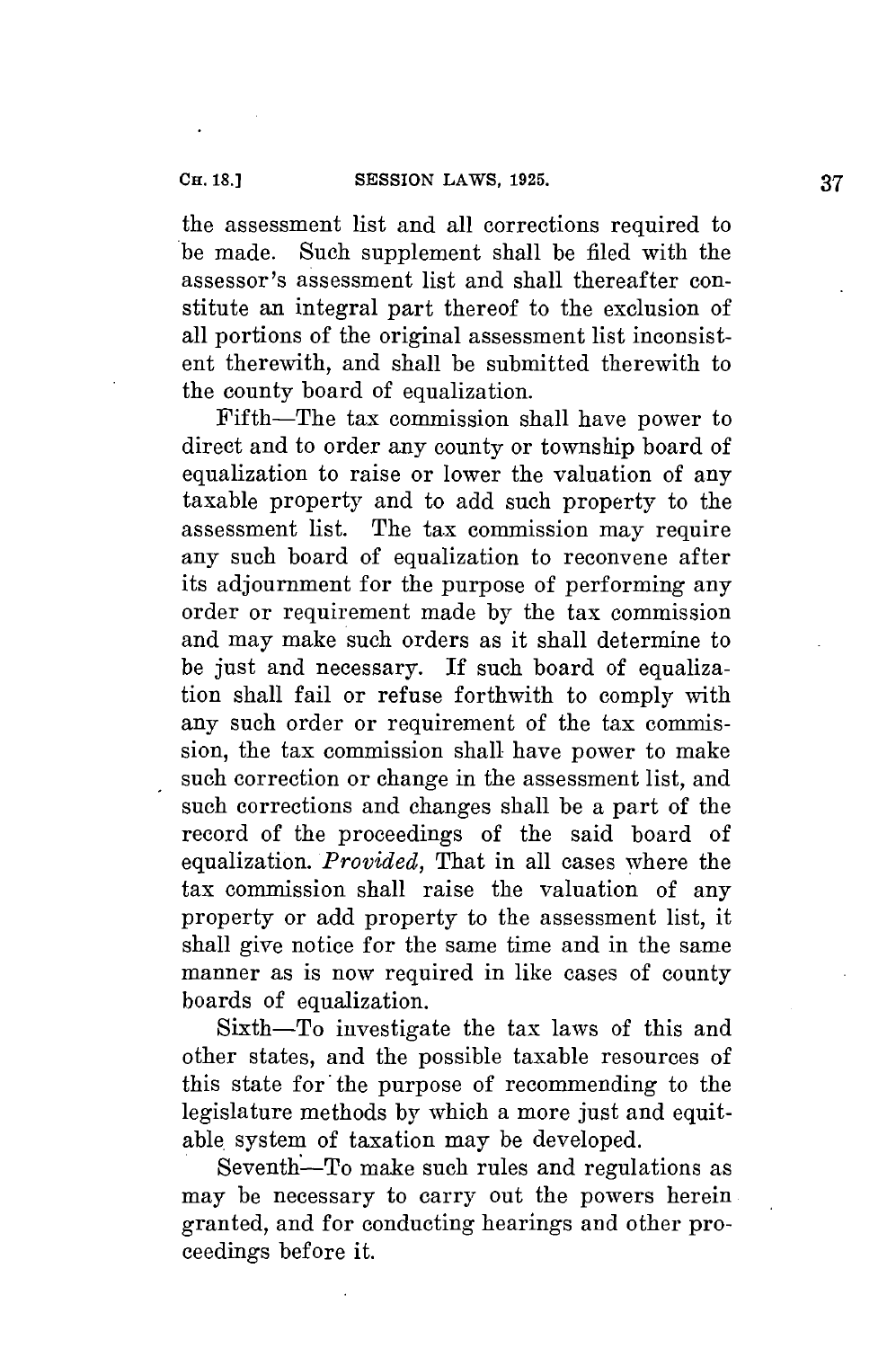**SEC. 6.** Any taxpayer or taxing unit feeling ag-Appeal to grieved by the action of any county or township<br>commission board of counting may appeal to the tax com from action board of equalization may appeal to the tax com-<br>board of equalization may appeal to the tax com-<br>equalization, mission by filing with the county auditor a notice mission by filing with the county auditor a notice of appeal in duplicate within ten days after the action of such board of equalization, which notice shall specify the actions complained of, and said auditor shall forthwith transmit one of said notices to the tax commission. The tax commission shall require the board appealed from to certify the minutes of its proceedings resulting in such action and all evidence taken in connection therewith, and may receive further evidence, and shall make such order as in its judgment is just and proper.

**SEC. 7.** Any party or parties feeling aggrieved Appeal to by any order of the tax commission shall have a right court from of appeal to the superior court of the county in court from<br>order of appeal to the superior court of the county in<br>commission. which are negative affected is leasted on at the class which any property affected is located, or at the election of the appellant, to the superior court of Thurston County, Washington. Such appeal shall be in-**Notice.** formal and summary. Notice thereof shall be filed with the clerk of the superior court to which such appeal is taken, and a copy thereof shall be served **by** registered mail or personally upon some member of the tax commission or the secretary thereof within twenty (20) days after the decision appealed **Bond.** from, and the appellant shall file an appeal bond in the sum of Two Hundred (\$200.00) Dollars signed **by** one or more sureties, conditioned that the appellant will pay all taxable costs in the event of the affirmance of the decision appealed from. Said bond shall be filed with the clerk of the superior court to which said appeal is taken within five **(5)** days after the filing of notice of appeal, and shall be approved **by** him.

Appeal to SEC. 8. Any taxpayer feeling aggrieved by the mission **comparison** and **comparison heat from** levy, **levy** or levies of any taxing district except levies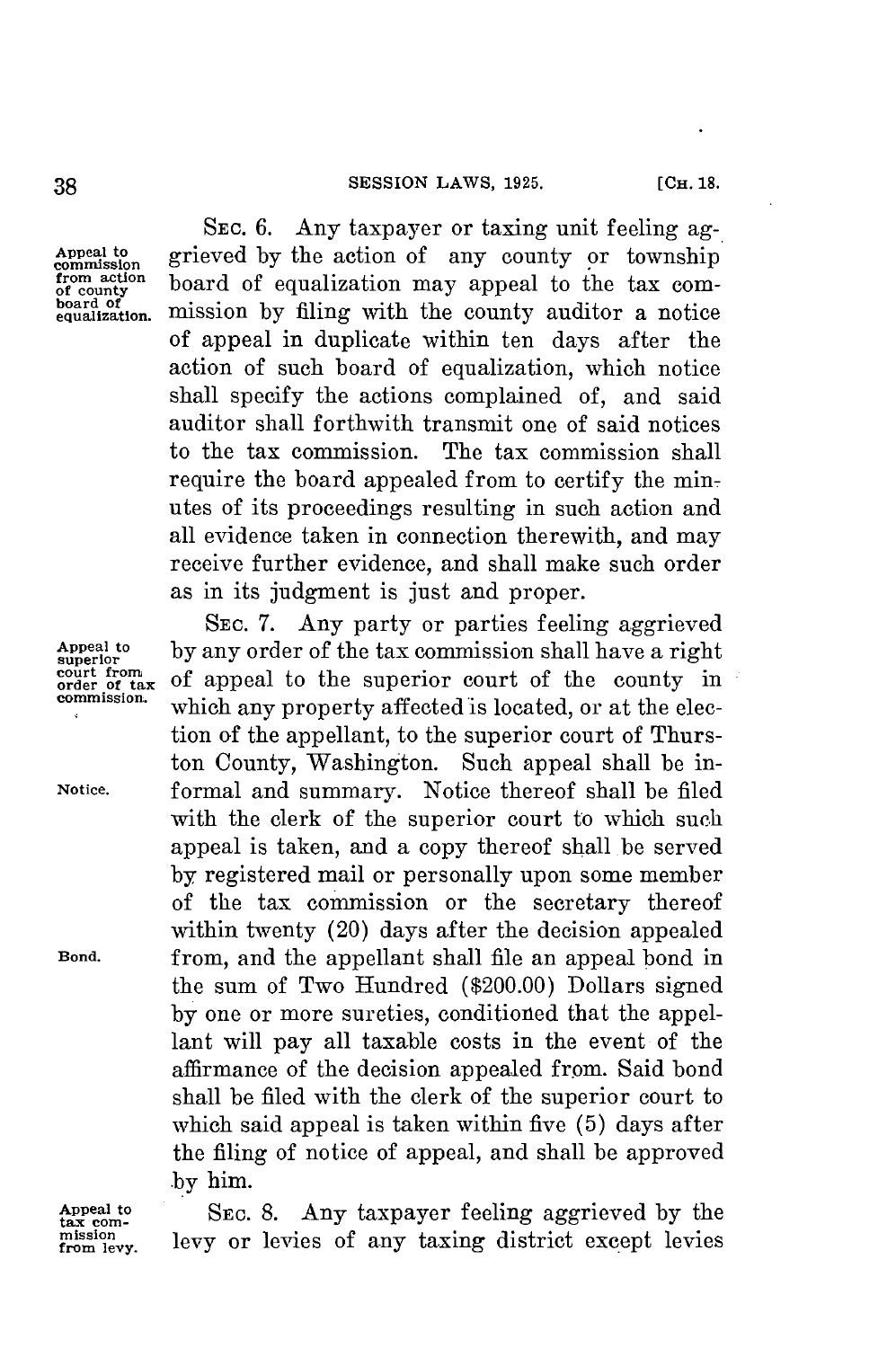authorized **by** a vote of the people of the district may appeal therefrom to the tax commission as hereinafter provided. Such taxpayer, upon the execution of a bond, with two or more sufficient sureties, to **Bond.** be approved **by** the county auditor, payable to the State of Washington, in the penal sum of two hundred dollars (\$200.00) and conditioned that if the petitioner shall fail in his appeal for a reduction of said levy or levies he will pay the taxable costs of the hearings hereinafter provided, not exceeding the amount of such bond, may file a written complaint **Complaint** in the country and iterative means with the country and iterative. with the county auditor wherein such taxing district is located not later than ten days after the making and entering of such levy or levies, setting forth in such form and detail as the tax commission shall **by** general rule prescribe, his objections to such levy or levies. Upon the filing of such complaint, the county auditor shall immediately transmit a certified copy thereof, together with a copy of complaint<br>the budget or estimates of such taxing district as  $\frac{1}{60}$  tax<br>finally adopted including estimated revenues and <sup>commission</sup>. the budget or estimates of such taxing district as finally adopted, including estimated revenues and such other information as the tax commission shall **by** rule require, to the tax commission. The tax commission shall fix a date for a hearing on said complaint at the earliest convenient time after receipt of said record, which hearing shall be held in **Hearing.** the county in which said taxing district is located, and notice of such hearing shall be given to the **of**ficials of such taxing district, charged with determining the amount of its levies, and to the taxpayer on said complaint **by** registered mail at least five days prior to the date of said hearing. At such hearings all interested parties may be heard and the tax commission shall receive all competent evidence. After such hearing, the tax commission shall either affirm or decrease the levy or levies complained of, **Decision.** in accordance with the evidence, and shall thereupon certify its action with respect thereto to the county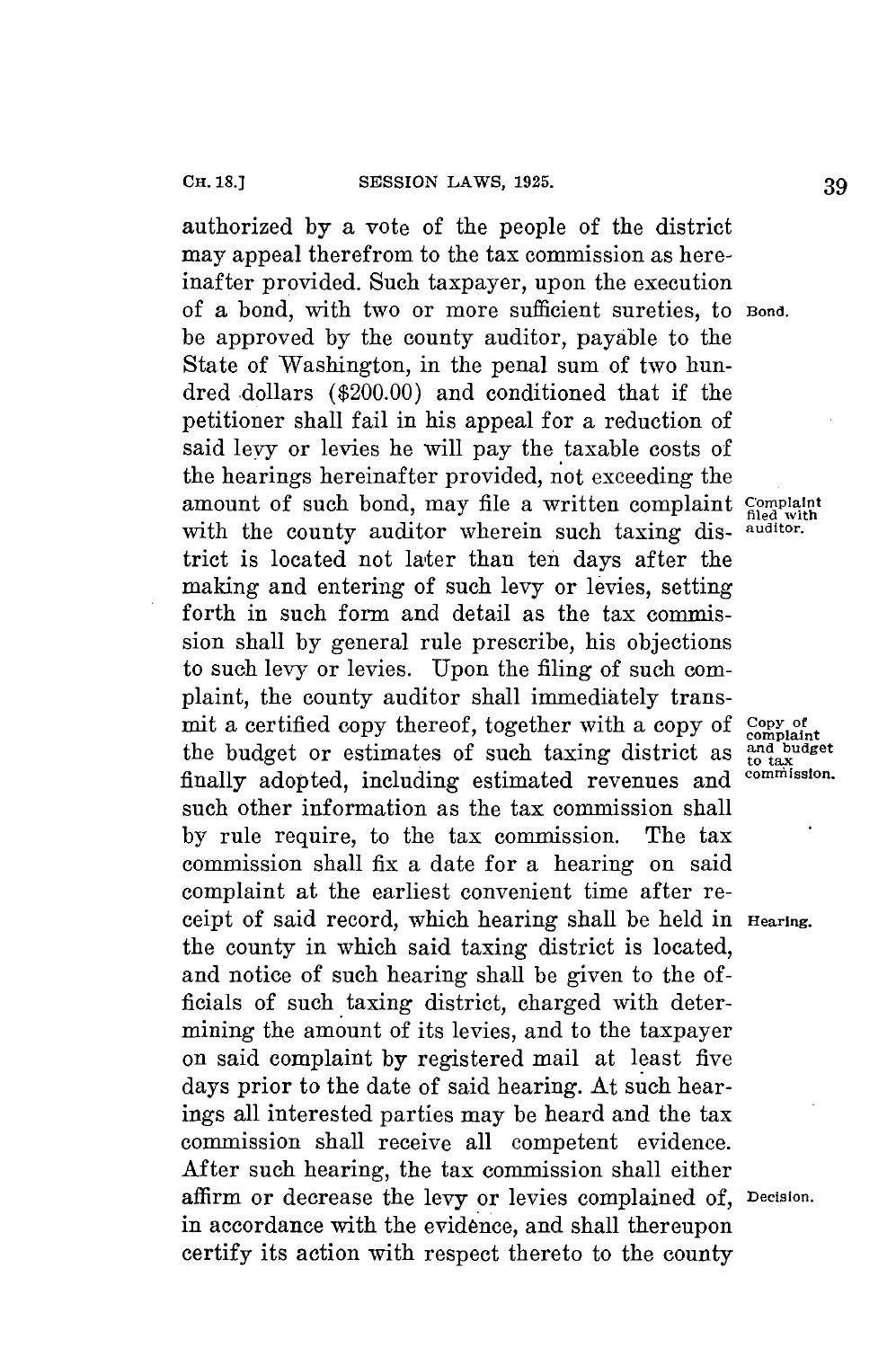auditor, who, in turn, shall certify it to the taxing district or districts affected, and the action of the tax commission with respect to such levy or levies shall be final and conclusive.

**SEC. 9.** This act shall not affect any right ac-No present crued or established, or any action or proceeding right or and or commenced in any civil or criminal cause, be-<br>affected. fore this act takes effect, but such actions or proceedings may be prosecuted and continued **by** the tax commission or the department of efficiency, as the case may be, having jurisdiction of the subject matter to which such litigation or such proceedings pertain.

**SEc. 10. All** books, papers, maps, charts, plans, **Equipment** records, data, files, and all other equipment and property belonging to the state equalization committee and the department of taxation and examination in the possession of any officers or employees thereof, or any other state officers or employees, together with pending business in any way pertaining to the powers and duties of such department or board, except those having to do with banks and savings and loan associations and the division of municipal corporations which shall be delivered to the state auditor, and those required **by** Chapter XIII, Title XVI of Remington's Compiled Statutes, shall **be** delivered, transferred and surrendered to the tax commission upon its organization.

SEC. **11.** From and after the date of the formal **Department** organization of the tax commission as hereinbefore of taxation corrections and ex-<br> **Department** or provided: and as evidenced by the filing by said and ex-<br>amination, provided; and as evidenced by the filing by said and state commission with the governor, of a written notice of committee committee such organization, the department of taxation and examination and the state equalization committee shall be and hereby are abolished, and all powers and duties of said department of taxation and ex-. amination, except those relating to banking and

**and state**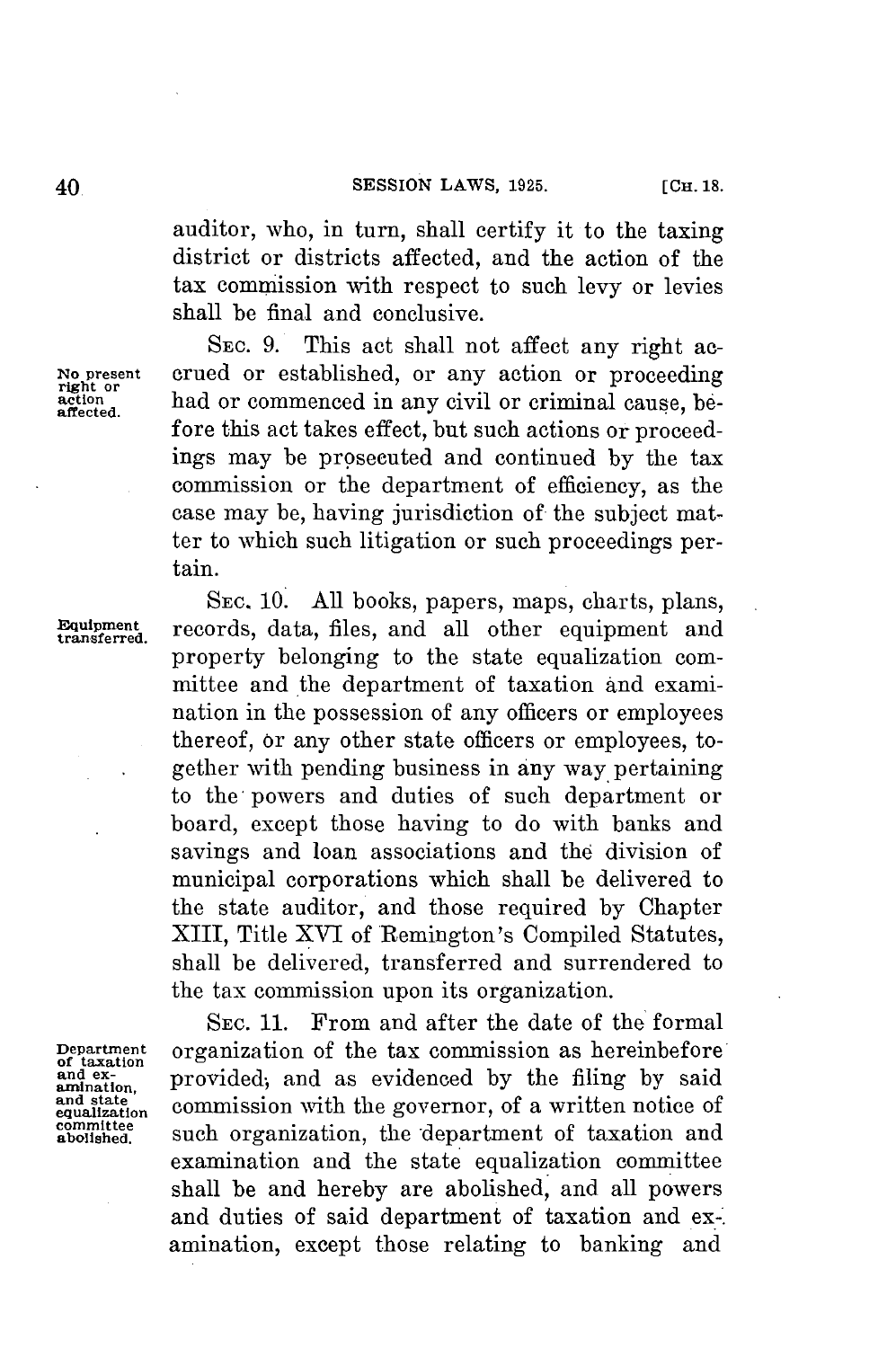savings and loan associations, and those required **by** Chapter XIII, Title XVI, of Remington's Compiled Statutes and the division of municipal corporations shall be, and hereby are, vested in and required to be performed **by** said tax commission, and the powers and duties of the said department of taxation and examination relating to banking and savings and loan associations and those required **by** Chapter XIII, Title **XVI** of Remington's Compiled Statutes, shall be, and hereby are, vested in and required to be performed **by** the department of efficiency and the division of municipal corporations which shall be vested in and required to be performed **by** the state auditor and all the powers and duties of the state equalization committee shall be, and hereby are, vested in and required to be performed **by** a state board of equalization, to consist of the members of the tax commission.

**SEC.** 12. It shall be the duty of every public of- **Officers and** ficer to comply with any lawful order, rule or regu- of commis-<br>lation of the tax commission made under the pro- <sup>obey orders</sup> lation of the tax commission made under the pro- obey order visions of this act and whenever it shall appear to **mission.** the tax commission that any public officer or employee whose duties relate to the assessment or equalization of assessments of property for taxation has failed to comply with the provisions of this Act or with any other law relating to such duties or the rules of the commission made in pursuance thereof, the commission after a.hearing on the facts **Procedure** may issue its order directing such public officer or  $\frac{\text{comple}}{\text{with order}}$ employee to comply with such provisions of law or of its rules, and if such public officer or employee for a period of ten days after service on him of the commission's order shall neglect or refuse to com**ply** therewith, the commission may apply to a judge of the superior court or court commissioner of the county in which said public officer or employee holds office for an order returnable within five days from

employees<br>of commis-

**to compel**